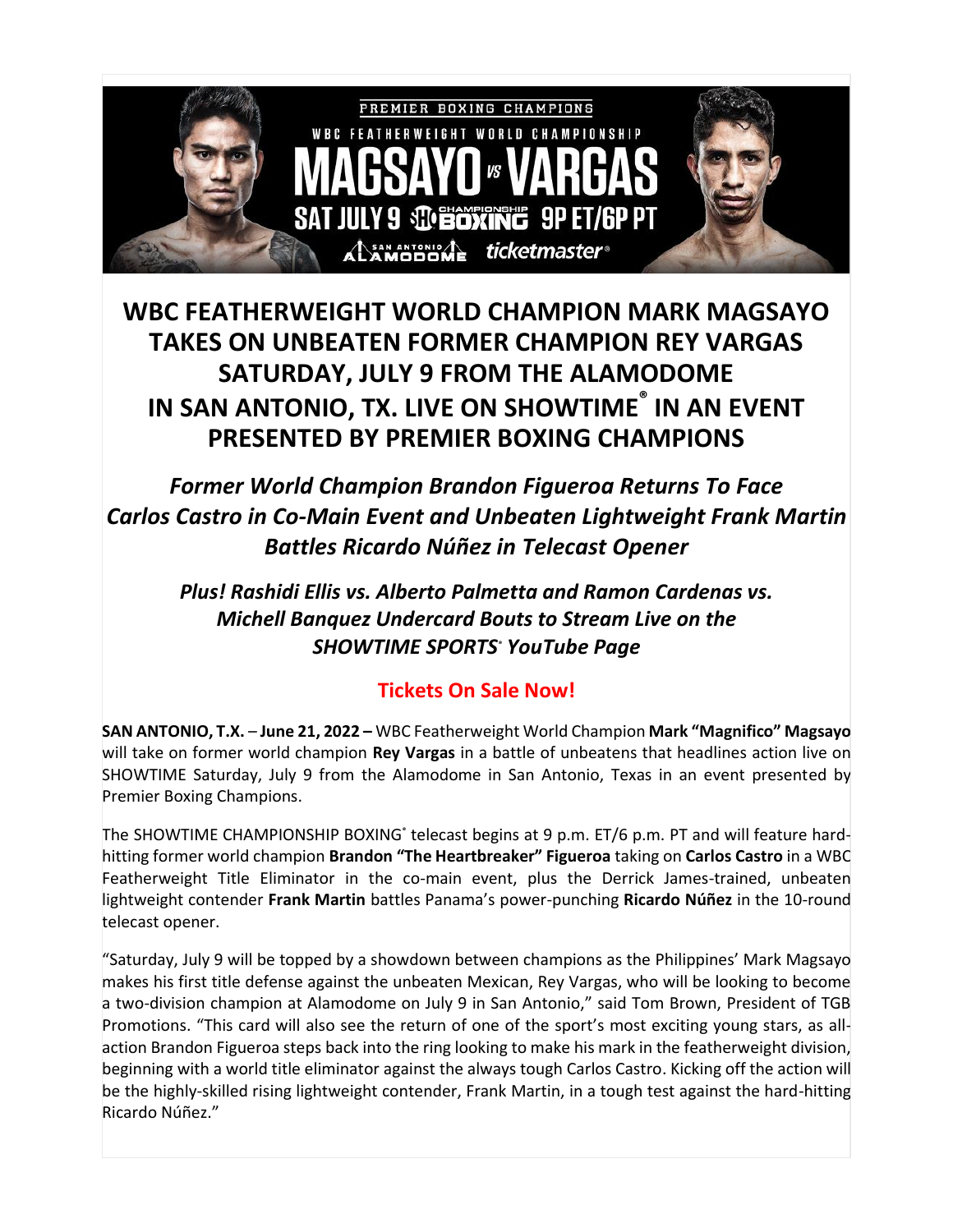Additional coverage will include a pair of bouts streamed live on the SHOWTIME SPORTS YouTube channel beginning at 7 p.m. ET/4 p.m. PT. The action will see unbeaten welterweight contender **Rashidi Ellis** facing Argentine Olympian **Alberto Palmetta** in a 10-round duel, plus San Antonio's own **Ramon Cardenas** battling Venezuela's **Michell Banquez** in a 10-round bantamweight attraction.

Tickets for the live event, which is promoted by TGB Promotions, are on sale now and are available through [Ticketmaster.com.](https://r20.rs6.net/tn.jsp?f=001MOnomBeUst3SjE027lLeivednxSZREAGzEGhPEyPRfFSz2J7ZH8Fjp9DIpRAaZaCt6Wq3hMwbrzUGDlJlaLnJtJweWdMxJl7VHB6iU1duz5gB4b9DAs9-jrtzp6pvFWsU3qoQRopE1NbOQeswSXZ8w==&c=Ffb7hMDiVUatcsHIGr47vIvd5LZFTboHllwmDdkKugRuA2LRSOkn6Q==&ch=vkmHs9gcwp6OQ4jCw43iV9h3RuIRZhkmuKWLwZRYJvmGXbbqdtXGOg==) The Martin vs. Núñez bout is promoted in association with Man Down Promotions.

The Filipino sensation Magsayo (24-0, 16 KOs) fights out of Pasig City, Metro Manila by way of Los Angeles, Calif., and became the latest champion from the boxing-rich nation in January when he outpointed longtime champion Gary Russell Jr. to capture the 126-pound title on SHOWTIME. The 26 year-old earned the opportunity by knocking out former champion Julio Ceja in the 10<sup>th</sup> round of a fight he trailed on the scorecards in August 2021. Magsayo is trained by Freddie Roach in Southern California and owns 12-round decision victories over Shoto Hayashi and Ramiro Robles, in addition to a sixth-round stoppage of former title challenger Chris Avalos.

"I am very thankful to my team for giving me the opportunity to defend my title in San Antonio," said Magsayo. "I'm excited to be fighting in the same venue where my idol Manny Pacquiao fought Marco Antonio Barrera. That was the first fight I ever saw and the reason I started boxing. We are preparing for a strong Mexican fighter in Rey Vargas. Everyone knows what the Philippines vs. Mexico boxing rivalry brings to the ring and I'm excited to display my talents for the boxing fans in Texas and watching around the world."

The former WBC 122-pound world champion, Vargas (35-0, 22 KOs), returned from a layoff due to injury to score a near [shutout decision victory](https://r20.rs6.net/tn.jsp?f=001MOnomBeUst3SjE027lLeivednxSZREAGzEGhPEyPRfFSz2J7ZH8FjnFajMfRHrNdArYvjIyw3OSRz1b0v5vrfL-4MHG1F9g3-Lqq7yHjWAXELCLqN1OZ9id2Q6wd5lfL0vX_eEE0P1TehM-yplQyd0U4x429OMbY2cglAmqv6vunX3_b1pe64koMUdVi2YYH08CVSHMsMvMmWwmFtNHeuhirbQh6hbOaHeXHTFprk3Vx-4Vgt_n4RIL5GcrXO-szOsxXCo_hdsTu0-_a4Om-aCYQWeVOhyc3pV0UdYL1EKsXudsJElnbSmDkW1qbGeUI01MiRRe_21BEZrF2cvmfa4y7vKmqb-N3NWSy6y2owsoRozGJiRS9HmKIKlNnpI42Kg4fNqsvaoN52KTjEUr9wAe1utZYTDT1toEJfhNzf5For3X3FDC7P6GWgPQB3rkrrCV-zhdprH9R91_fwHnbS-UTGlHfc2nfBHzAsUMg80tz9iTOBGUE8Z1fWI8N3ctVLPnmZ91AHUc=&c=Ffb7hMDiVUatcsHIGr47vIvd5LZFTboHllwmDdkKugRuA2LRSOkn6Q==&ch=vkmHs9gcwp6OQ4jCw43iV9h3RuIRZhkmuKWLwZRYJvmGXbbqdtXGOg==) over Leonardo Baez in his featherweight debut in November 2021 on the undercard of Canelo vs. Plant. The 31-year-old went on the road to the U.K. to capture his title in 2017, winning a decision over previously unbeaten Gavin McDonnell. A native of Mexico City, Vargas made five successful defenses of his title, defeating top contenders Oscar Negrete, Ronny Rios and Azat Hovhannisyan. His fifth successful title defense came via unanimous decision over former world champion Tomoki Kameda in July 2019.

"This fight on July 9 will be a great battle against the Filipino warrior Mark Magsayo," said Vargas, who trains under the tutelage of Hall of Fame trainer Ignacio "Nacho" Beristáin. "This is going to be exciting combat from start to finish. We know that he has great power, but we'll be ready to counter that, and anything else he brings to the ring. This is going to be a magnificent fight and I can't wait to step in there and compete."

The 25-year-old Figueroa (22-1-1, 17 KOs) will debut at 126 pounds after dropping a 2021 Fight of the Year contender against Stephen Fulton Jr. in November on SHOWTIME, in which the two champions traded blows for 12 grueling rounds, eventually leading to what some observers thought was a controversial majority decision loss. Figueroa used his youth and relentless pressure to become the first person to defeat Luis Nery in their championship clash on SHOWTIME prior to the Fulton fight. A native of Weslaco, Texas, who has previously fought in San Antonio six times, Figueroa added to his family's legacy by capturing the world title, joining his brother Omar Figueroa, who previously held the lightweight world championship.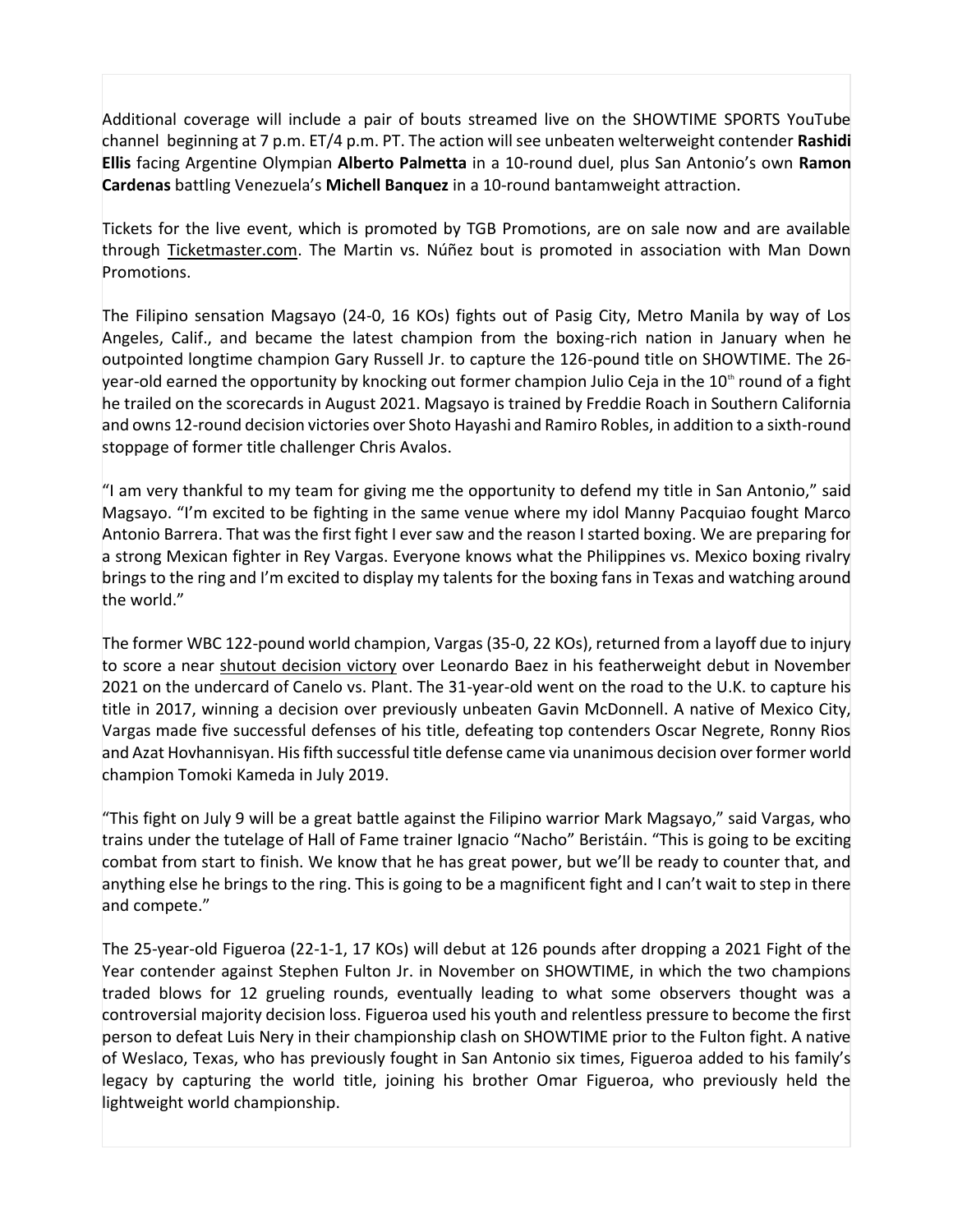"I've been waiting to get back in the ring to do what I love," said Figueroa. "Carlos Castro is a great fighter and we both have to prove why we belong at the top of the 126-pound division. I can't wait to fight in San Antonio in front of my fans, it's really one of my favorite places to compete and I'm planning on giving everyone who comes out a great show like always."

Castro (27-1, 12 KOs) was born in Sonora, Mexico and came to the U.S. as a child. Now living in Phoenix, Ariz., Castro most recently dropped a narrow split-decision against two-division champion Luis Nery in February, with one point on the cards ultimately holding Castro back from keeping his unbeaten record intact. The 28-year-old made his name as a 122-pound contender, but has also competed at featherweight, including a 10<sup>th</sup> round TKO victory over veteran contender Oscar Escandon in August 2021.

"I'm thrilled to be back in the ring," said Castro. "I have some real business to handle against Figueroa on July 9. There's no better fight for me to show that I'm back. I'm ready to show that I'm capable of being in the mix at the top of the division and to earn a shot at the title."

The 27-year-old Martin (15-0, 11 KOs) rose up the lightweight rankings in 2021 with a pair of impressive victories before most recently delivering a New Year's Day KO over Romero Duno. In 2021, Martin knocked out the previously unbeaten Jerry Perez in a dominating performance in April, before earning a unanimous decision over Ryan Kielczweski in August. Originally from Indianapolis, Ind., Martin now trains in the Dallas-area under the guidance of top trainer James alongside unified welterweight champion Errol Spence Jr.

"I've been training hard in Dallas and I'm just excited and ready to go," said Martin. "Núñez is a boxerpuncher, so I expect him to mix it up with some fast combinations and to try and throw my movement off, but I'll be ready for all of that. Fight fans are going to enjoy an action fight with this one. We've got the speed, power and athleticism to put on an exciting show on July 9."

Representing La Chorrera, Panama, Núñez (23-3, 21 KOs) enters this fight with knockout victories in his last two fights, including most recently stopping Richard Solano in the first round in October 2021. The 28-year-old moved back up to lightweight for those two victories after challenging three-division champion Gervonta Davis in July 2019 for a 130-pound title. Núñez has fought professionally since 2010 and has a brother also named Ricardo who is a veteran pro fighter in the featherweight division.

"I'm very happy to be back in a big fight on July 9," said Núñez. "You're going to see a whole new fighter against Martin. I'm coming to fight and impose my style on my opponent. Martin is a good boxer who's made it to a high level, but he still has to show what he's made of. I'm going to give one hundred percent to stop his rise and be the first person to beat him."

The 29-year-old Ellis (23-0, 14 KOs) returns to the ring for the first time since October 2020, having earned a unanimous decision over the previously unbeaten Alexis Rocha in his last outing. Originally from Lynn, Mass., Ellis also owns a pair of victories over veteran contender Eddie Gomez, including a first-round knockout over Gomez in December 2016, before winning by unanimous decision in their 2019 rematch. He takes on the Buenos Aires, Argentina native Palmetta (17-1, 12 KOs), who represented his home country at the 2016 Olympics before turning pro in November 2016. The 32-year-old has won his last 11 fights, with 10 coming by stoppage, including most recently defeating Yeis Solano in October 2021.